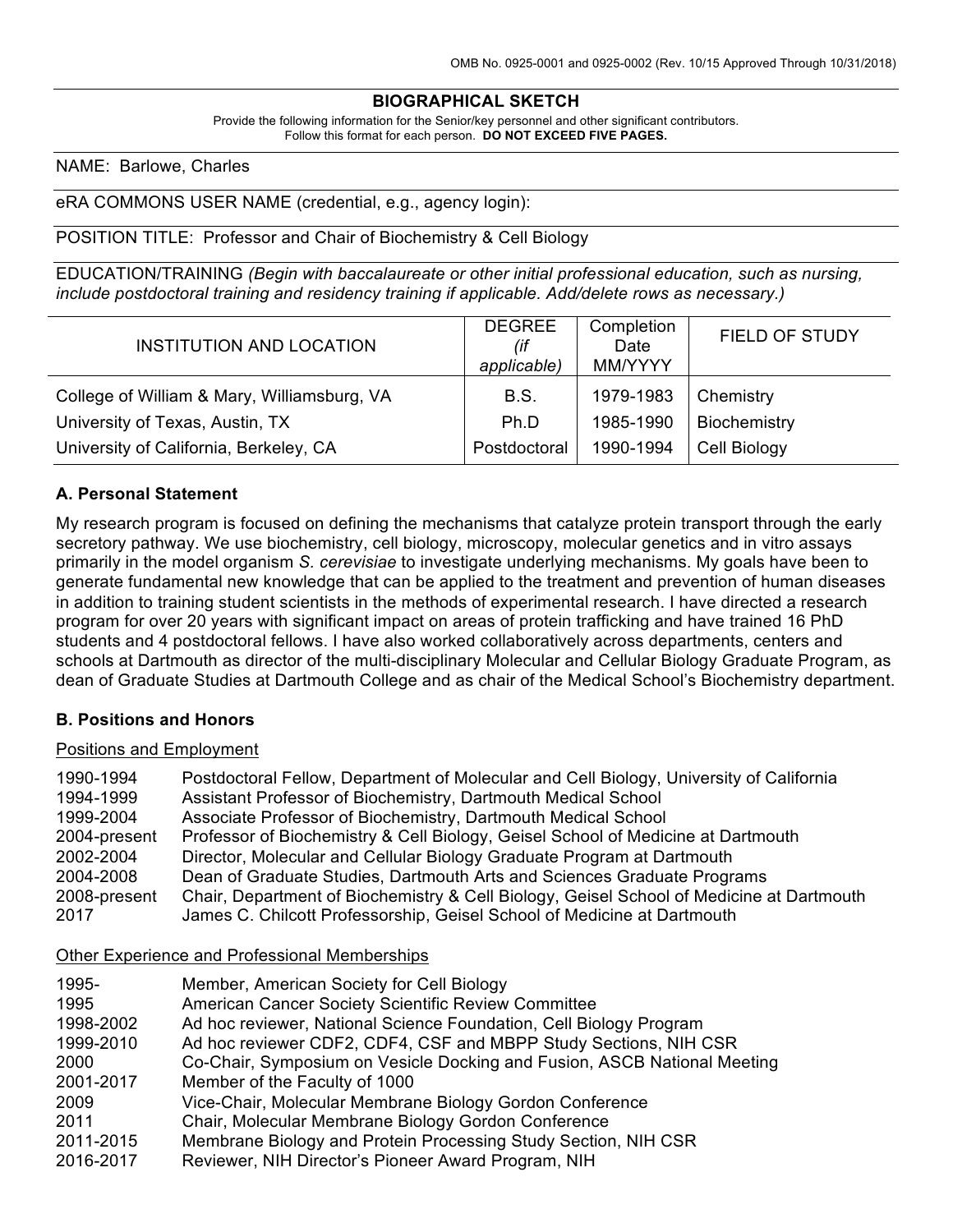### Honors and Awards

| University of Texas Continuing Fellowship                     |
|---------------------------------------------------------------|
| Eakin Biochemistry Award, University of Texas                 |
| Damon Runyon-Walter Winchell Cancer Fund Fellow               |
| Hitchcock Foundation Research Award, Dartmouth Medical School |
| Pew Scholars Program in the Biomedical Sciences               |
| NIH MERIT Award (R37 GM52549 yr 12-22)                        |
| Fellow, American Association for the Advancement of Science   |
| Fellow, American Academy of Microbiology                      |
|                                                               |

## **C. Contribution to Science**

# **1. Regulated formation of the COPII coat**

As a postdoctoral fellow with Randy Schekman, I made several contributions to the membrane trafficking field. I identified and characterized the first guanine nucleotide exchange factor (GEF) that acts on a secretory pathway GTPase. This work revealed that Sec12, an ER-localized transmembrane protein, catalyzes nucleotide exchange on Sar1, to initiate transport vesicle formation from the ER. In collaboration with Tohru Yoshihisa, we were able to demonstrate that Sec23 acts as a GTPase activating protein (GAP) for Sar1, linking the Sar1 GTPase cycle to coated vesicle formation at the ER. Finally, I discovered the coat protein complex II (COPII), which consists of the proteins Sar1, Sec23-Sec24 and Sec13-Sec31. COPII assembles on ER membranes to produce transport intermediates and incorporates secretory cargo into these coated vesicles. Here I lead the effort to purify COPII coated vesicle to document protein composition and structural morphology by thin section electron microscopy. This work was mentioned briefly in Schekman's Nobel Lecture in December 2013.

- a. Barlowe, C., d'Enfert, C. and Schekman, R. (1993) Purification and characterization of Sar1p, a small GTP-binding protein required for transport vesicle formation from the endoplasmic reticulum. J. Biol. Chem. 268, 873-879.
- b. Yoshihisa, T., Barlowe, C. and Schekman, R. (1993) Requirement for a GTPase-activating protein in transport vesicle budding from the endoplasmic reticulum. Science 259, 1466-1468.
- c. Barlowe, C., and Schekman, R. (1993) Sec12p encodes a guanine nucleotide exchange factor essential for transport vesicle formation from the ER. *Nature* 365, 347-349.
- d. Barlowe, C., Orci, L., Yeung, T., Hosobuchi, D., Hamamoto, S., Salama, N., Rexach, M., Ravazzola, M., Amherdt, M., and Schekman, R. (1994) COPII: A membrane coat formed by Sec proteins that drive vesicle budding from the ER. *Cell* 77, 895-907.

# **2. Reconstitution of ER-Golgi transport to define Uso1-dependent vesicle tethering**

With purified COPII vesicles in hand, I directed a research effort in my new lab to purify the soluble factors needed to reconstitute targeting and fusion of vesicles with Golgi membranes. We found that the extended coiled-coil domain protein Uso1 in addition to Sec18/NSF and LMA1 supported fusion of vesicles with washed Golgi membranes. Moreover, we could drive overall ER-Golgi transport with washed semi-intact cell membranes and 6 purified proteins (Sar1, Sec23-Sec24, Sec13-Sec31, Uso1, Sec18 and LMA1). This allowed for a full dissection of transport stages. Uso1 and the membrane bound Rab GTPase Ypt1 produced a dilution resistant tethered vesicle intermediate. The SNARE proteins (Sed5, Bos1, Bet1 and Sec22) in addition to Sly1 catalyzed fusion of tethered vesicles. These results fit well with genetic analysis of the fusion stage.

- a. Barlowe, C. (1997) Coupled ER to Golgi transport reconstituted with purified cytosolic proteins. *J. Cell Biol.* 139, 1097-1108.
- b. Cao, X., Ballew, N., and Barlowe, C. (1998) Initial docking of ER-derived vesicles requires Uso1p and Ypt1p but is independent of SNARE proteins. *EMBO J.* 17, 2156-2165.
- c. Cao, X., and Barlowe, C. (2000) Asymmetric requirements for a Rab GTPase and SNARE proteins in fusion of COPII vesicles with acceptor membranes. *J. Cell Biol.* 149, 55-65.
- d. Liu, Y., and Barlowe, C. (2002) Analysis of Sec22p in Endoplasmic Reticulum/Golgi Transport reveals cellular redundancy in SNARE protein function. *Mol. Biol. Cell* 13, 3314-3324.